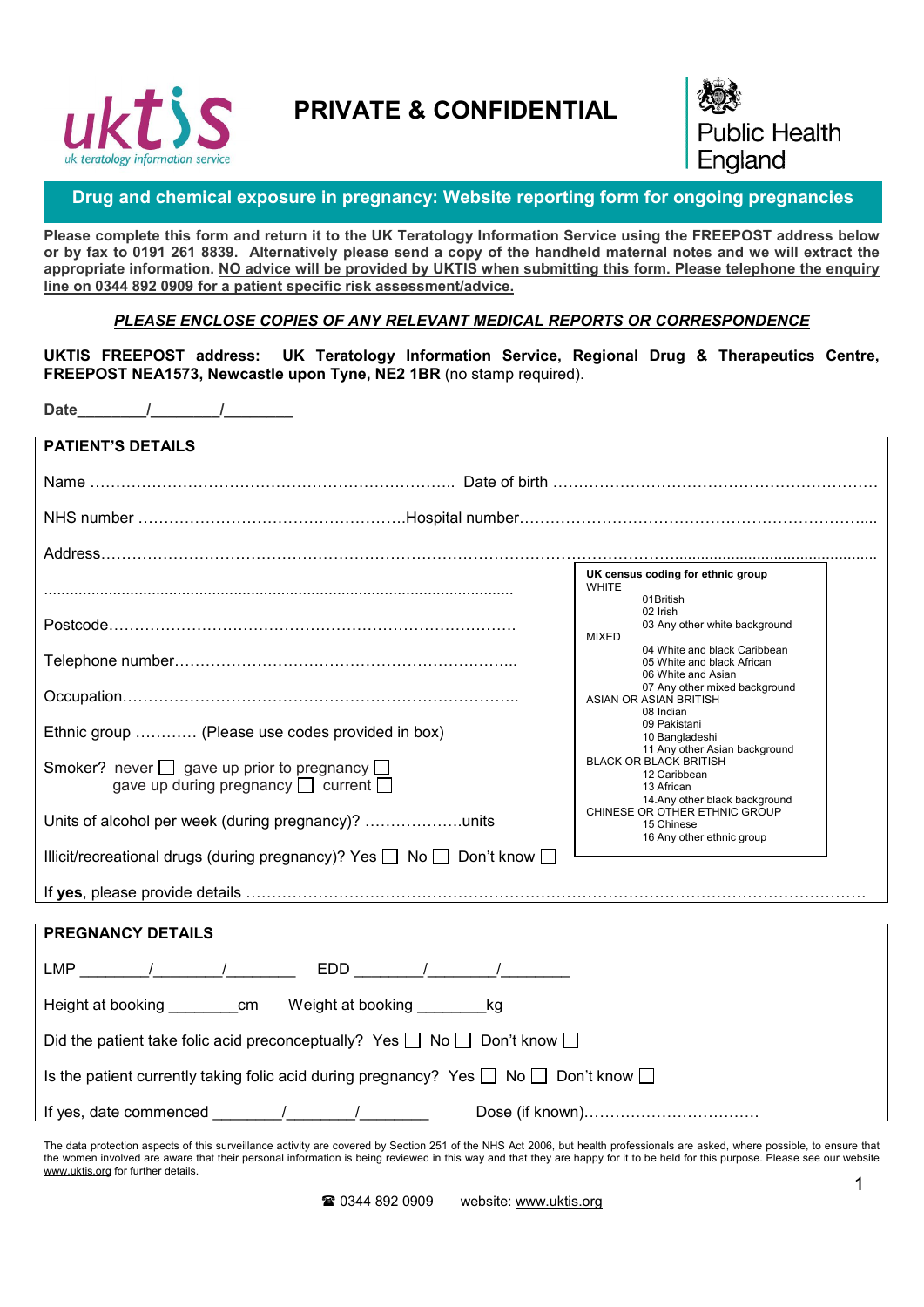| Have there been any pregnancy complications or acute illness? Yes $\Box$ No $\Box$ Don't know $\Box$            |
|-----------------------------------------------------------------------------------------------------------------|
| If yes, please provide details below, including the stage of pregnancy at which these occurred                  |
|                                                                                                                 |
|                                                                                                                 |
|                                                                                                                 |
| Please provide details of any abnormalities on antenatal screening (including blood tests and ultrasound scans) |
|                                                                                                                 |

#### MEDICATION IN PREGANCY

*Has the patient taken any prescribed medications, alternative medicines, OTC preparations or, were drugs used in labour during her current pregnancy?* Yes  $\Box$  No  $\Box$  Don't know  $\Box$ 

If yes, please provide details in the table below.

\*If the patient is still pregnant and the exposure is on-going please state 'on-going'

| <b>NAME OF MEDICATION</b>                                                        | <b>DOSE</b> | <b>SCHEDULE</b> | <b>ROUTE</b> | <b>DATE/GESTATION</b> | <b>DATE/GESTATION</b> |
|----------------------------------------------------------------------------------|-------------|-----------------|--------------|-----------------------|-----------------------|
| <b>TAKEN IN PREGNANCY</b>                                                        |             | E.G. TDS        |              | <b>STARTED</b>        | <b>STOPPED*</b>       |
|                                                                                  |             |                 |              |                       |                       |
|                                                                                  |             |                 |              |                       |                       |
|                                                                                  |             |                 |              |                       |                       |
|                                                                                  |             |                 |              |                       |                       |
|                                                                                  |             |                 |              |                       |                       |
|                                                                                  |             |                 |              |                       |                       |
|                                                                                  |             |                 |              |                       |                       |
|                                                                                  |             |                 |              |                       |                       |
|                                                                                  |             |                 |              |                       |                       |
|                                                                                  |             |                 |              |                       |                       |
|                                                                                  |             |                 |              |                       |                       |
| Were any of the drugs taken in overdose? Yes $\Box$ No $\Box$ Don't know $\Box$  |             |                 |              |                       |                       |
| If yes, was the overdose: Accidental $\Box$ Intentional $\Box$ Don't know $\Box$ |             |                 |              |                       |                       |
| Was there any maternal toxicity/symptoms? Yes $\Box$ No $\Box$ Don't know $\Box$ |             |                 |              |                       |                       |
|                                                                                  |             |                 |              |                       |                       |
|                                                                                  |             |                 |              |                       |                       |
|                                                                                  |             |                 |              |                       |                       |

The data protection aspects of this surveillance activity are covered by Section 251 of the NHS Act 2006, but health professionals are asked, where possible, to ensure that the women involved are aware that their personal information is being reviewed in this way and that they are happy for it to be held for this purpose. Please see our website www.uktis.org for further details.